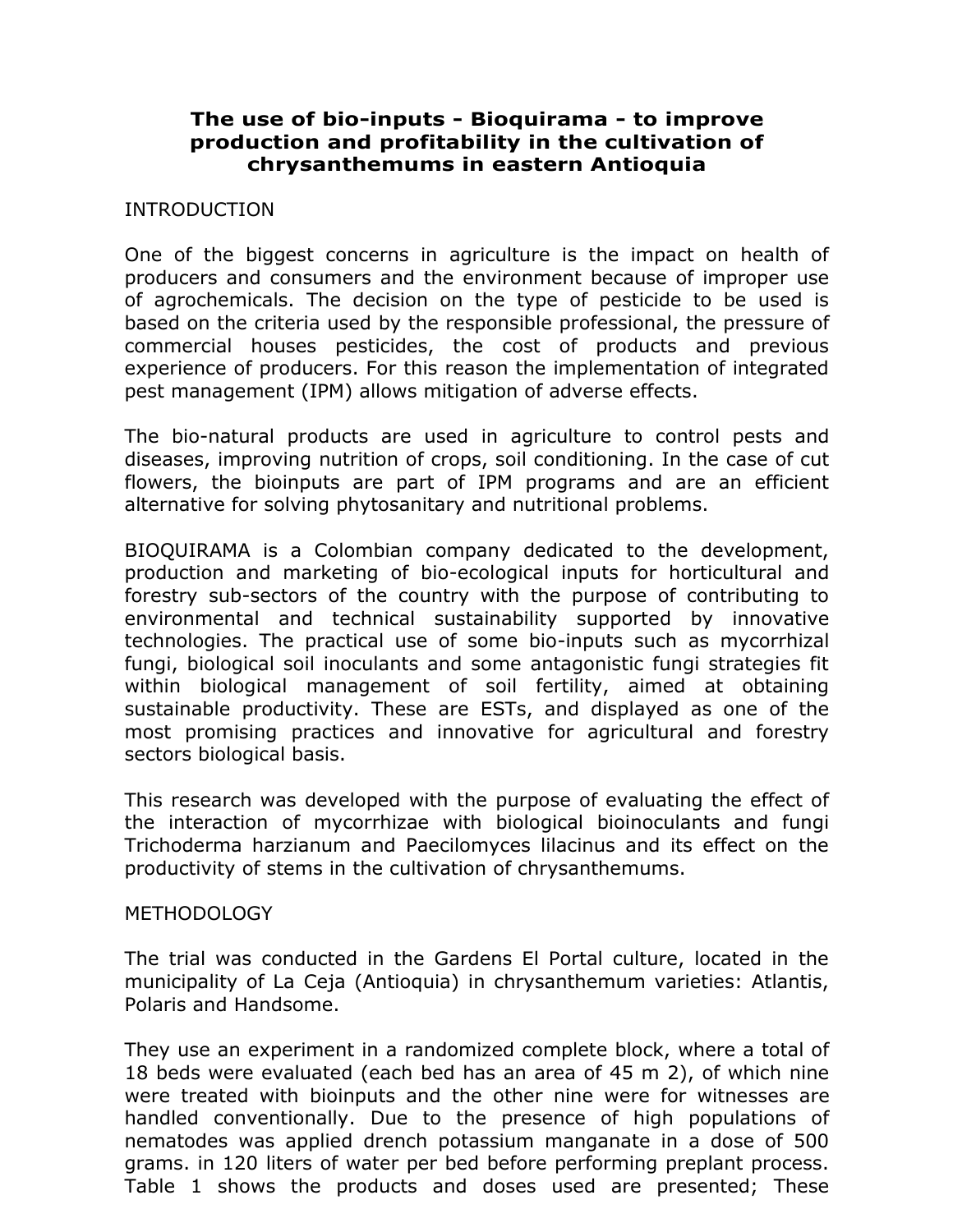products were applied evenly on the floor of the bed at the stage of sowing. They then joined with the help of a gambia at a depth of 20 cm, the Prowl herbicide was applied and proceeded to planting. The mycorrhizal inoculum used is made with sterile soil roots, mycelium and spores of the fungus Glomus fasciculatum, Scutellospora heterogama, Glomus mosseae, Glomus manihotis, rough Acaulospora and Colombian Entrophospora

Bioinsumos evaluated in the experiment.

| <b>Product</b>         | Dose / bed |
|------------------------|------------|
| Micorriza (MVA)        | 7.5 Kgs.   |
| Trichoderma harzianum  | 75 grs.    |
| Paecilomyces lilacinus | 75 grs.    |
| Soil Conditioner       | 9 grs.     |

Use of bio-process in chrysanthemums.



Micorrize Trichoderma and Paecilomyces Product distribution in the soil



Incorporation of products then seeding process



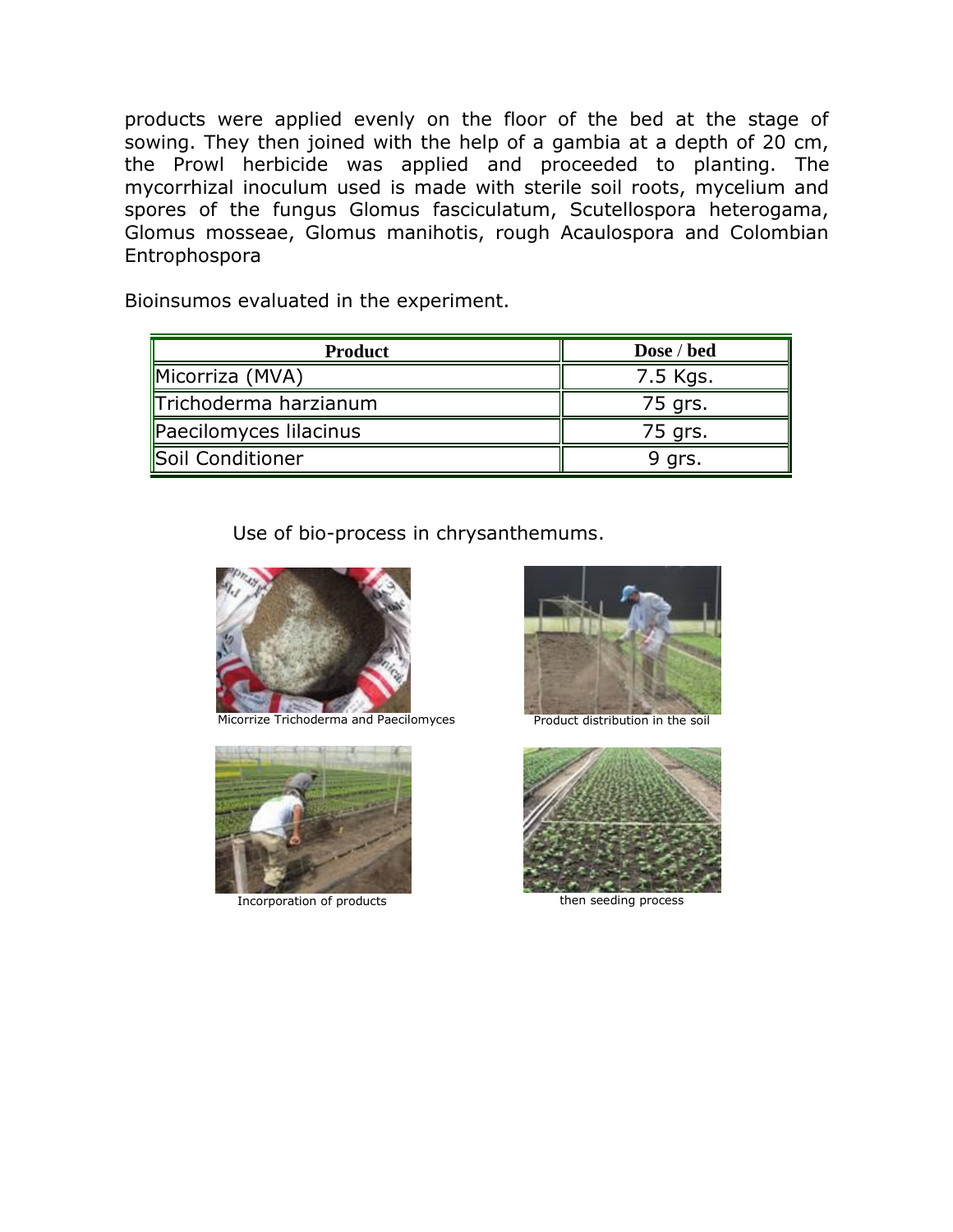# Drench applications

The soil conditioner is applied weekly doses of 9 grams per bed for the first seven weeks. Seven days 75 grams of Paecilomyces was applied in 120 liters of water. Then continuously monitor the vegetative development of the varieties tested to production was performed. In order to perform an initial monitoring nematodes in the soil at week 825; and at week 831 new check both soil and roots was performed.

## RESULTS

Tables 1 and 2 populations of nematodes is prevalent before and after treatments. It is noted as in the beginning were prevalent nematodes Pratylenchus and Paratylenchus.

Table 1. Initial sampling of plant parasitic nematodes in beds pompom - Week 825 –

|            | <b>Type of</b> | <b>Fitoparásitos</b> |      |                                                         |  |               |
|------------|----------------|----------------------|------|---------------------------------------------------------|--|---------------|
| <b>Bed</b> |                |                      |      | sample Meloidogyne Pratylenchus Paratylenchus Tylenchus |  | <b>Others</b> |
| 178        | Floor          |                      | 25   | 717                                                     |  | 92            |
| 180        | Floor          |                      | 58   | 350                                                     |  | 92            |
| 182        | Floor          |                      |      | 375                                                     |  | 92            |
| 184        | Floor          |                      | 83   | 75                                                      |  | 42            |
| Averages   |                |                      | 45.7 | 379.2                                                   |  | 79.5          |

| Table 2. Final nematode sampling crisantemo- Week 831 |  |
|-------------------------------------------------------|--|
|-------------------------------------------------------|--|

|                     | <b>Type of</b> | Fitoparásit |      |                                                              |   |              |
|---------------------|----------------|-------------|------|--------------------------------------------------------------|---|--------------|
| <b>Bed</b>          |                |             |      | <b>sample</b> Meloidogy Pratylenchus Paratylenchus Tylenchus |   | <b>Otros</b> |
| $\vert$ 160 Witness | Floor          |             | 316  |                                                              |   | 775          |
| $162$ Witness       | Floor          |             | 675  | 25                                                           |   | 925          |
| $162$ Witness       | Root           |             | 3225 |                                                              |   | 850          |
| $\sqrt{178}$        |                |             |      |                                                              |   |              |
| Bioinputs           | Floor          | $\Omega$    | 42   | 767                                                          |   | 358          |
| $\vert$ 180         | Floor          |             |      |                                                              |   |              |
| Bioinputs           |                | ∩           | 167  | 525                                                          | 8 | 192          |
| $\overline{182}$    | Floor          |             | 67   | 667                                                          |   | 333          |
| Bioinputs           |                |             |      |                                                              |   |              |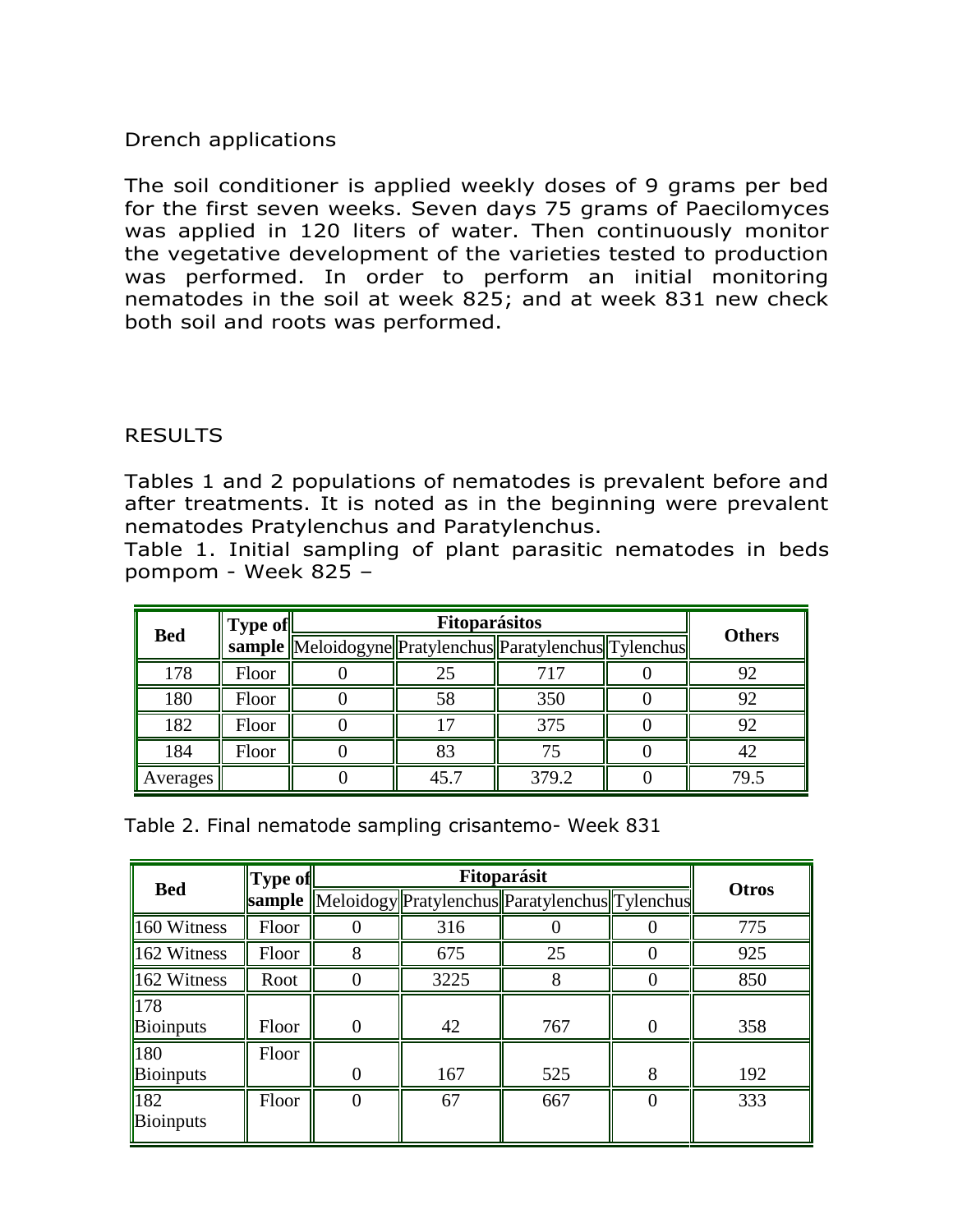| $\vert$ 184 | Floor |      |     |     |
|-------------|-------|------|-----|-----|
| Bioinputs   |       | 33   | 158 | 192 |
| $\vert$ 184 | Root  |      |     |     |
| Bioinputs   |       | 3375 |     | 94  |

Other: saprobes, predators, micófagos or bacteriophages.

Figure 2 shows the results related to production are shown. In the case of Atlantis, Polaris and Handsome varieties treated with bio-beds they had increased production compared to control plants receiving regular treatment of the plantation. Increases in production for each variety were respectively 12.4%, 13.8% and 22.4%

Soil microorganisms carry out a series of activities that can improve the availability of certain mineral nutrients for plants. This implies the possibility of synergistic interactions with mycorrhiza as to promote plant growth, as evidenced by the results shown in relation to the production of bouquets. In the case of mycorrhizae, seen as an organ of absorption and translocation of water and nutrients, it is one of the most outstanding adaptations of roots to function properly in the field edáfico.

One explanation for the increase in production by the use of bio-rational products is positive interaction between mycorrhizae and the presence of amino acids, vitamins and plant growth regulators (PGR) present in the biological inoculant. According to Barea et al. (1992) These synergistic effects appear to be more associated with the production of hormones and other metabolites.

With regard to the interactions between mycorrhizal fungi and plant protection employees - Trichoderma and Paecilomyces case - some research (. Calvet et al, 1993) have shown a significant increase in the mycelial growth of mycorrhizae Glomus mosseae; this may be happening in the present assay relative to production improvement when compared with control treatments in the three varieties of chrysanthemum evaluated.

Barea, J. M., R. and C. Azcon Azcon. 1992. Vesicular arbuscular fungi in Nitogen micorrhyzal - fixing sistems. In: Methods in microbiology. Vol 24, pp. 391-412.

Calvet, C., C. Perea and J.M. Barea. 1993. Growth response of marigold (erecta mats) to inoculation With Glomus mosseae, Trichoderma and Pythium ultimatum aureoviride in a peat perlite mixture. Plant and Soil, 148: 1 to 16.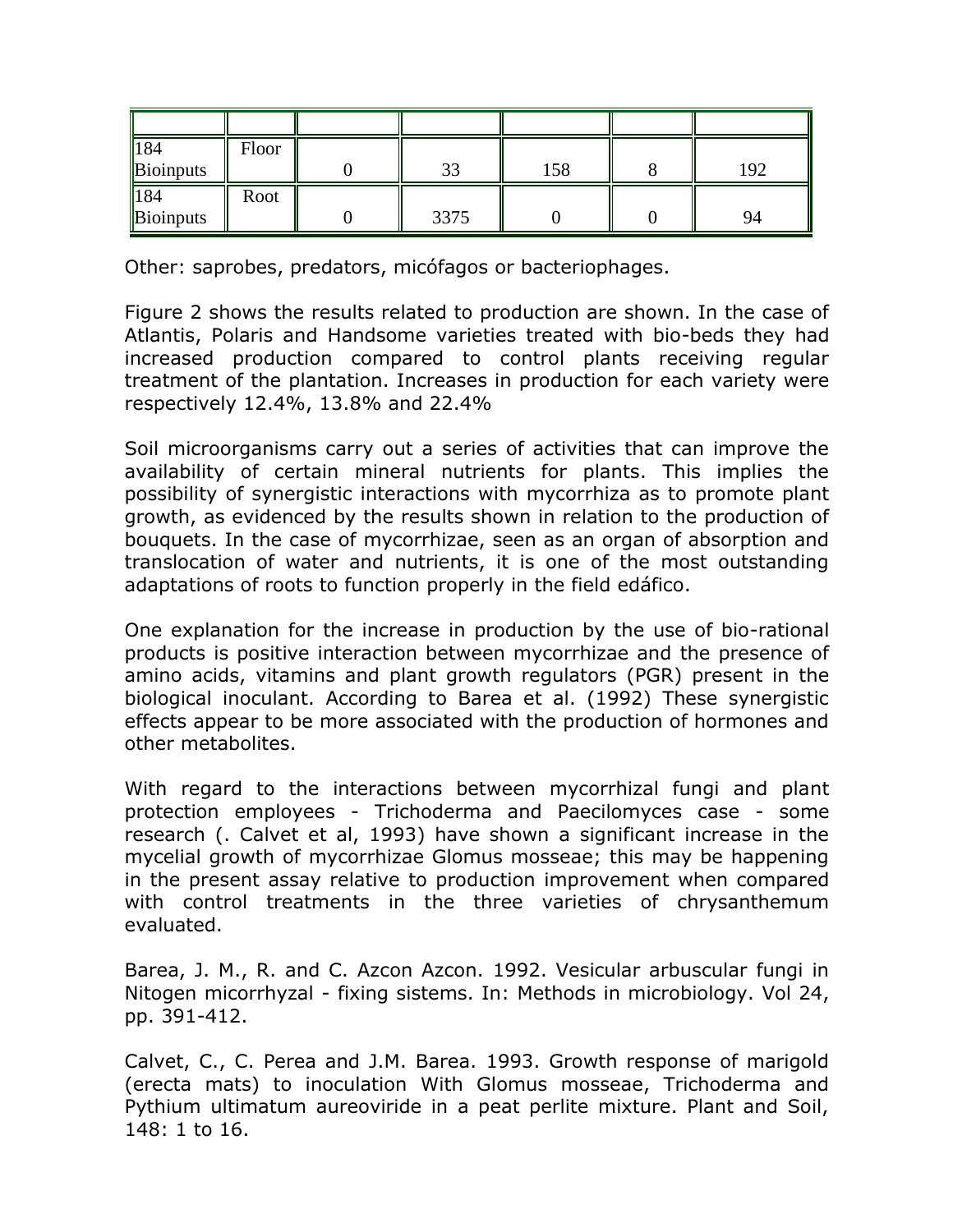



Regarding the economic aspects in Figure 3 sales values of the branches are presented, considering that each branch is composed of seven stems, where differences between treatments with bio-inputs and the control of commercial driving are respectively US64. 6 US70.7 and US135.6 for Atlantis, Polaris and Handsome varieties. These results show that the use of these products as well as being environmentally friendly environmentally sustainable and economically therefore can be incorporated into a program of integrated crop management chrysanthemum.